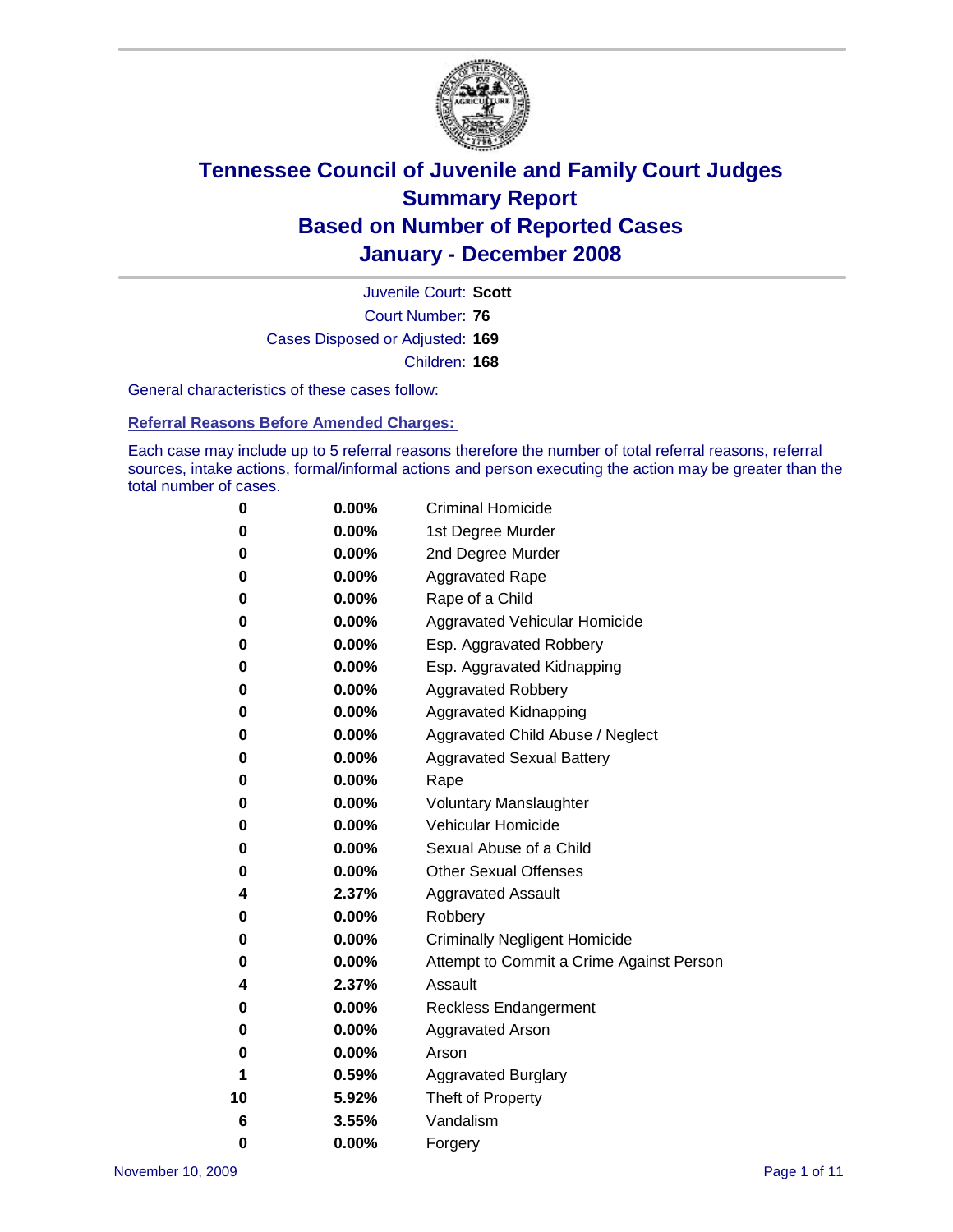

Court Number: **76** Juvenile Court: **Scott** Cases Disposed or Adjusted: **169** Children: **168**

#### **Referral Reasons Before Amended Charges:**

Each case may include up to 5 referral reasons therefore the number of total referral reasons, referral sources, intake actions, formal/informal actions and person executing the action may be greater than the total number of cases.

| $\boldsymbol{0}$ | 0.00% | <b>Worthless Checks</b>                                     |
|------------------|-------|-------------------------------------------------------------|
| $\mathbf 2$      | 1.18% | Illegal Possession / Fraudulent Use of Credit / Debit Cards |
| 2                | 1.18% | <b>Burglary</b>                                             |
| 1                | 0.59% | Unauthorized Use of a Vehicle                               |
| 0                | 0.00% | <b>Cruelty to Animals</b>                                   |
| 0                | 0.00% | Sale of Controlled Substances                               |
| 0                | 0.00% | <b>Other Drug Offenses</b>                                  |
| 3                | 1.78% | <b>Possession of Controlled Substances</b>                  |
| 0                | 0.00% | <b>Criminal Attempt</b>                                     |
| 0                | 0.00% | Carrying Weapons on School Property                         |
| 0                | 0.00% | Unlawful Carrying / Possession of a Weapon                  |
| 0                | 0.00% | <b>Evading Arrest</b>                                       |
| 0                | 0.00% | Escape                                                      |
| 0                | 0.00% | Driving Under Influence (DUI)                               |
| 5                | 2.96% | Possession / Consumption of Alcohol                         |
| 0                | 0.00% | Resisting Stop, Frisk, Halt, Arrest or Search               |
| 0                | 0.00% | <b>Aggravated Criminal Trespass</b>                         |
| 0                | 0.00% | Harassment                                                  |
| 0                | 0.00% | Failure to Appear                                           |
| 0                | 0.00% | Filing a False Police Report                                |
| 0                | 0.00% | Criminal Impersonation                                      |
| 4                | 2.37% | <b>Disorderly Conduct</b>                                   |
| 0                | 0.00% | <b>Criminal Trespass</b>                                    |
| 0                | 0.00% | <b>Public Intoxication</b>                                  |
| 0                | 0.00% | Gambling                                                    |
| 5                | 2.96% | Traffic                                                     |
| 0                | 0.00% | <b>Local Ordinances</b>                                     |
| 0                | 0.00% | Violation of Wildlife Regulations                           |
| 0                | 0.00% | <b>Contempt of Court</b>                                    |
| 2                | 1.18% | Violation of Probation                                      |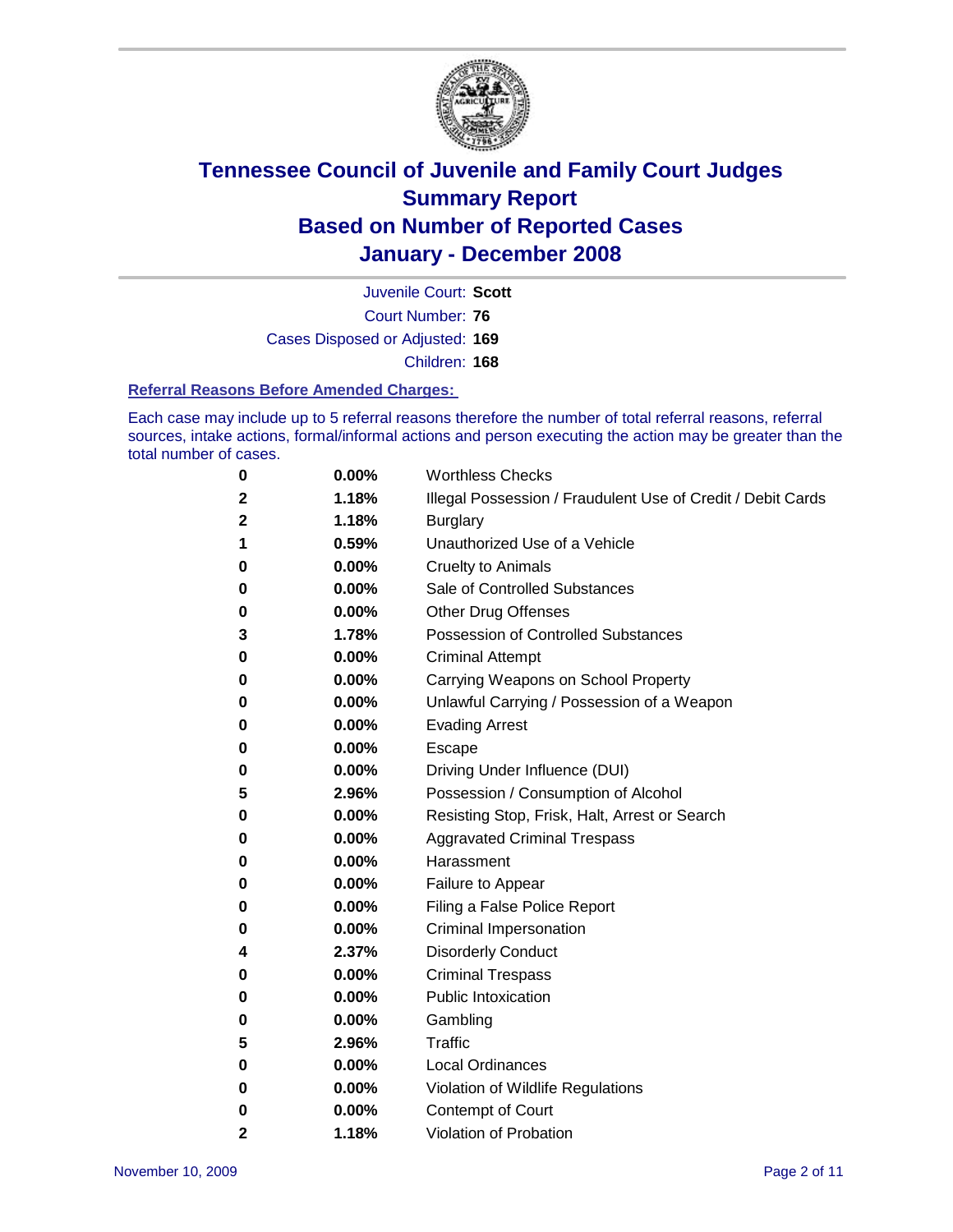

Court Number: **76** Juvenile Court: **Scott** Cases Disposed or Adjusted: **169** Children: **168**

#### **Referral Reasons Before Amended Charges:**

Each case may include up to 5 referral reasons therefore the number of total referral reasons, referral sources, intake actions, formal/informal actions and person executing the action may be greater than the total number of cases.

| 0        | 0.00%   | Violation of Aftercare                 |
|----------|---------|----------------------------------------|
| 88       | 52.07%  | <b>Unruly Behavior</b>                 |
| 13       | 7.69%   | Truancy                                |
| 0        | 0.00%   | In-State Runaway                       |
| $\bf{0}$ | 0.00%   | Out-of-State Runaway                   |
| 18       | 10.65%  | Possession of Tobacco Products         |
| 0        | 0.00%   | Violation of a Valid Court Order       |
| 0        | 0.00%   | Violation of Curfew                    |
| 0        | 0.00%   | Sexually Abused Child                  |
| 0        | 0.00%   | <b>Physically Abused Child</b>         |
| 0        | 0.00%   | Dependency / Neglect                   |
| 0        | 0.00%   | <b>Termination of Parental Rights</b>  |
| 0        | 0.00%   | <b>Violation of Pretrial Diversion</b> |
| 0        | 0.00%   | Violation of Informal Adjustment       |
| 0        | 0.00%   | <b>Judicial Review</b>                 |
| 0        | 0.00%   | <b>Administrative Review</b>           |
| 0        | 0.00%   | <b>Foster Care Review</b>              |
| 1        | 0.59%   | Custody                                |
| 0        | 0.00%   | Visitation                             |
| 0        | 0.00%   | Paternity / Legitimation               |
| 0        | 0.00%   | <b>Child Support</b>                   |
| 0        | 0.00%   | <b>Request for Medical Treatment</b>   |
| 0        | 0.00%   | <b>Consent to Marry</b>                |
| 0        | 0.00%   | Other                                  |
| 169      | 100.00% | <b>Total Referrals</b>                 |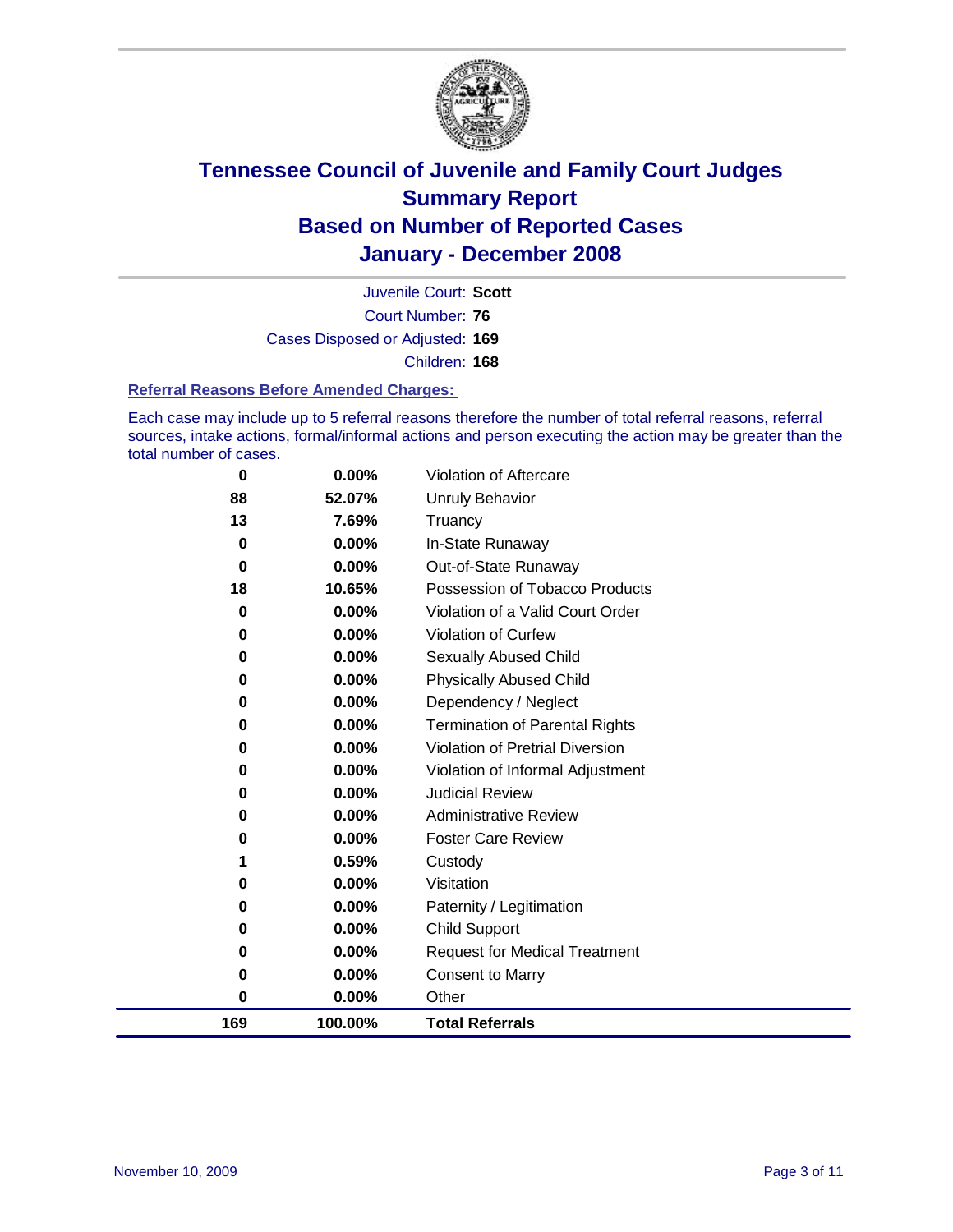

|                            | Juvenile Court: Scott<br>Court Number: 76<br>Cases Disposed or Adjusted: 169 |                                                |  |  |
|----------------------------|------------------------------------------------------------------------------|------------------------------------------------|--|--|
| <b>Referral Sources: 1</b> |                                                                              | Children: 168                                  |  |  |
| 98<br>0<br>0               | 57.99%<br>$0.00\%$<br>$0.00\%$                                               | Law Enforcement<br>Parents<br><b>Relatives</b> |  |  |

| 169 | 100.00% | <b>Total Referral Sources</b>     |
|-----|---------|-----------------------------------|
| 0   | 0.00%   | Other                             |
| 0   | 0.00%   | Unknown                           |
| 0   | 0.00%   | Hospital                          |
| 0   | 0.00%   | Child & Parent                    |
| 0   | 0.00%   | Victim                            |
| 0   | 0.00%   | <b>Other Court</b>                |
| 0   | 0.00%   | Social Agency                     |
| 0   | 0.00%   | <b>Court Staff</b>                |
| 0   | 0.00%   | <b>District Attorney's Office</b> |
| 0   | 0.00%   | <b>Other State Department</b>     |
| 0   | 0.00%   | <b>DCS</b>                        |
| 0   | 0.00%   | <b>CSA</b>                        |
| 71  | 42.01%  | School                            |
| 0   | 0.00%   | Self                              |

#### **Age of Child at Referral: 2**

| 168 | 100.00%      | <b>Total Child Count</b> |
|-----|--------------|--------------------------|
|     | 0.00%<br>0   | Unknown                  |
|     | 0<br>0.00%   | Ages 19 and Over         |
|     | 36<br>21.43% | Ages 17 through 18       |
|     | 76<br>45.24% | Ages 15 through 16       |
|     | 25.60%<br>43 | Ages 13 through 14       |
|     | 3.57%<br>6   | Ages 11 through 12       |
|     | 4.17%<br>7   | Ages 10 and Under        |
|     |              |                          |

<sup>1</sup> If different than number of Referral Reasons (169), verify accuracy of your court's data.

<sup>2</sup> One child could be counted in multiple categories, verify accuracy of your court's data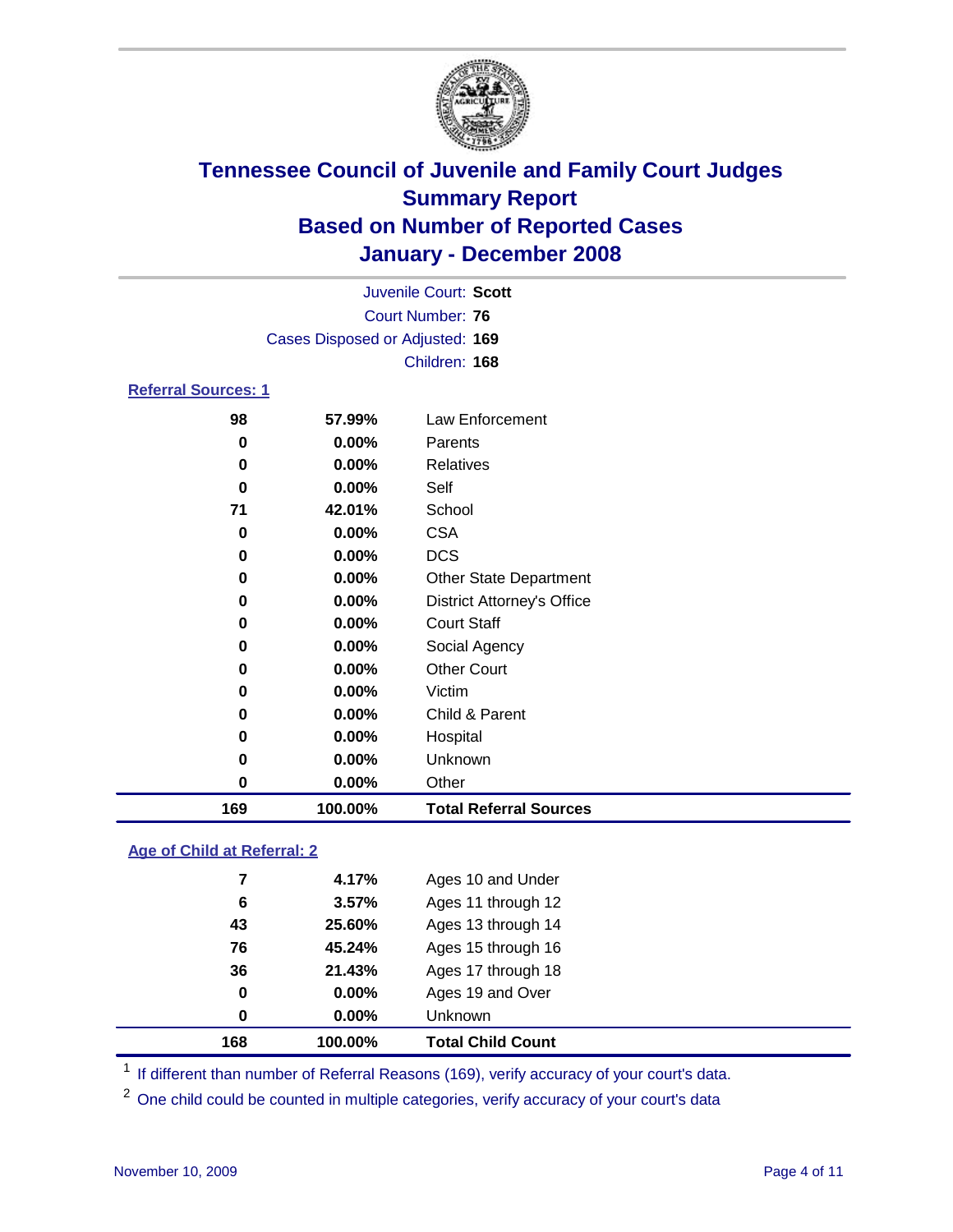

| Juvenile Court: Scott                   |                                 |                          |  |  |  |
|-----------------------------------------|---------------------------------|--------------------------|--|--|--|
|                                         | <b>Court Number: 76</b>         |                          |  |  |  |
|                                         | Cases Disposed or Adjusted: 169 |                          |  |  |  |
|                                         |                                 | Children: 168            |  |  |  |
| Sex of Child: 1                         |                                 |                          |  |  |  |
| 116                                     | 69.05%                          | Male                     |  |  |  |
| 52                                      | 30.95%                          | Female                   |  |  |  |
| $\bf{0}$                                | 0.00%                           | Unknown                  |  |  |  |
| 168                                     | 100.00%                         | <b>Total Child Count</b> |  |  |  |
| <b>Race of Child: 1</b>                 |                                 |                          |  |  |  |
| 167                                     | 99.40%                          | White                    |  |  |  |
| 1                                       | 0.60%                           | African American         |  |  |  |
| 0                                       | 0.00%                           | Native American          |  |  |  |
| 0                                       | 0.00%                           | Asian                    |  |  |  |
| 0                                       | 0.00%                           | Mixed                    |  |  |  |
| $\bf{0}$                                | 0.00%                           | Unknown                  |  |  |  |
| 168                                     | 100.00%                         | <b>Total Child Count</b> |  |  |  |
| <b>Hispanic Origin: 1</b>               |                                 |                          |  |  |  |
| 6                                       | 3.57%                           | Yes                      |  |  |  |
| 162                                     | 96.43%                          | <b>No</b>                |  |  |  |
| $\mathbf 0$                             | 0.00%                           | Unknown                  |  |  |  |
| 168                                     | 100.00%                         | <b>Total Child Count</b> |  |  |  |
| <b>School Enrollment of Children: 1</b> |                                 |                          |  |  |  |
| 160                                     | 95.24%                          | Yes                      |  |  |  |
| 8                                       | 4.76%                           | No                       |  |  |  |
| $\bf{0}$                                | 0.00%                           | Unknown                  |  |  |  |
| 168                                     | 100.00%                         | <b>Total Child Count</b> |  |  |  |

One child could be counted in multiple categories, verify accuracy of your court's data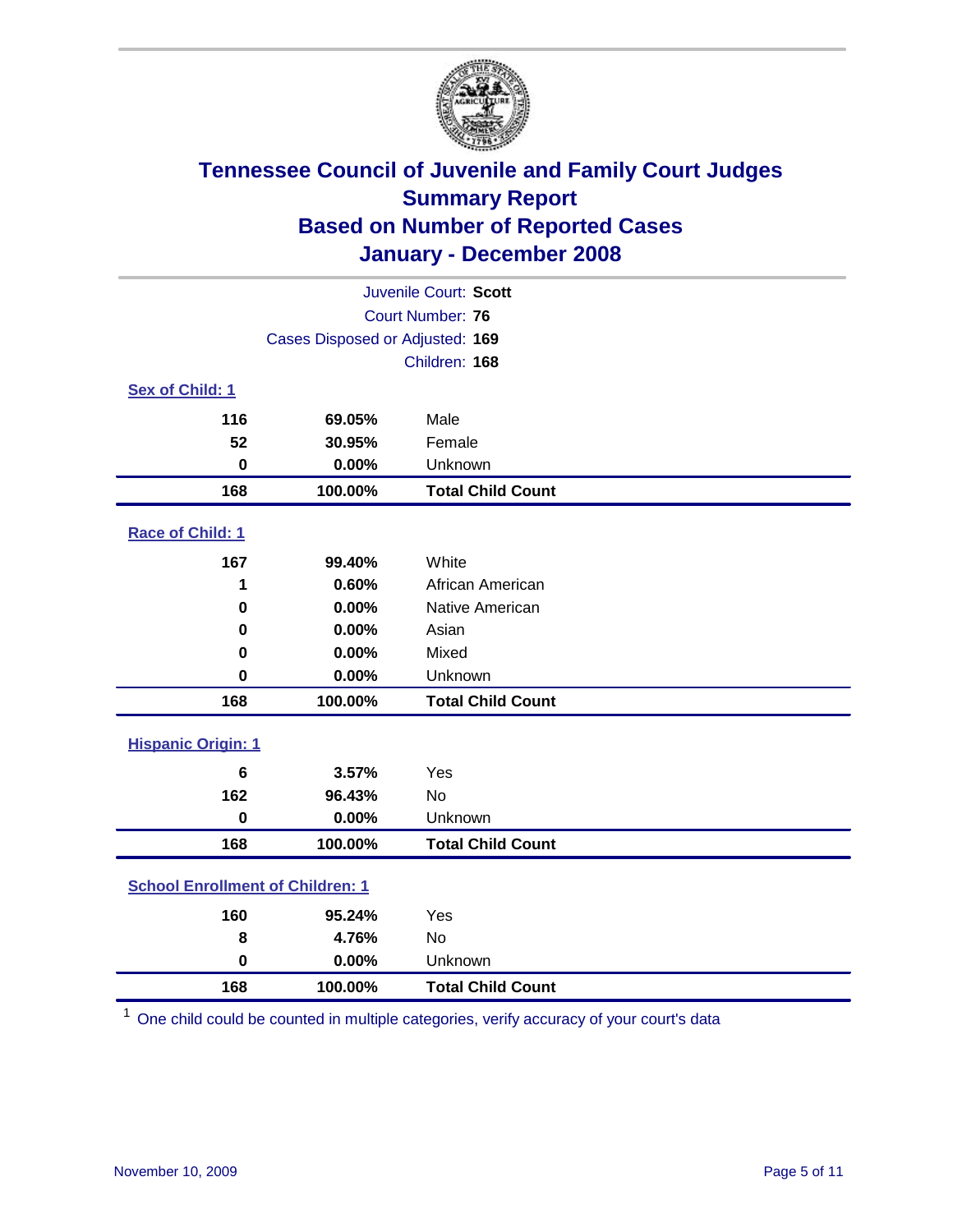

Court Number: **76** Juvenile Court: **Scott** Cases Disposed or Adjusted: **169** Children: **168**

#### **Living Arrangement of Child at Time of Referral: 1**

| 168 | 100.00%  | <b>Total Child Count</b>     |
|-----|----------|------------------------------|
| 0   | $0.00\%$ | Other                        |
| 0   | $0.00\%$ | Unknown                      |
| 3   | 1.79%    | Independent                  |
| 0   | $0.00\%$ | In an Institution            |
| 0   | $0.00\%$ | In a Residential Center      |
| 0   | $0.00\%$ | In a Group Home              |
| 5   | 2.98%    | With Foster Family           |
| 0   | $0.00\%$ | With Adoptive Parents        |
| 2   | 1.19%    | <b>With Relatives</b>        |
| 11  | 6.55%    | <b>With Father</b>           |
| 26  | 15.48%   | With Mother                  |
| 43  | 25.60%   | With Mother and Stepfather   |
| 41  | 24.40%   | With Father and Stepmother   |
| 37  | 22.02%   | With Both Biological Parents |
|     |          |                              |

#### **Type of Detention: 2**

| 169 | 100.00%  | <b>Total Detention Count</b> |  |
|-----|----------|------------------------------|--|
| 0   | $0.00\%$ | Other                        |  |
| 1   | 0.59%    | Does Not Apply               |  |
| 0   | $0.00\%$ | <b>Unknown</b>               |  |
| 0   | $0.00\%$ | <b>Psychiatric Hospital</b>  |  |
| 0   | $0.00\%$ | Jail - No Separation         |  |
| 0   | $0.00\%$ | Jail - Partial Separation    |  |
| 0   | $0.00\%$ | Jail - Complete Separation   |  |
| 168 | 99.41%   | Juvenile Detention Facility  |  |
| 0   | $0.00\%$ | Non-Secure Placement         |  |
|     |          |                              |  |

<sup>1</sup> One child could be counted in multiple categories, verify accuracy of your court's data

<sup>2</sup> If different than number of Cases (169) verify accuracy of your court's data.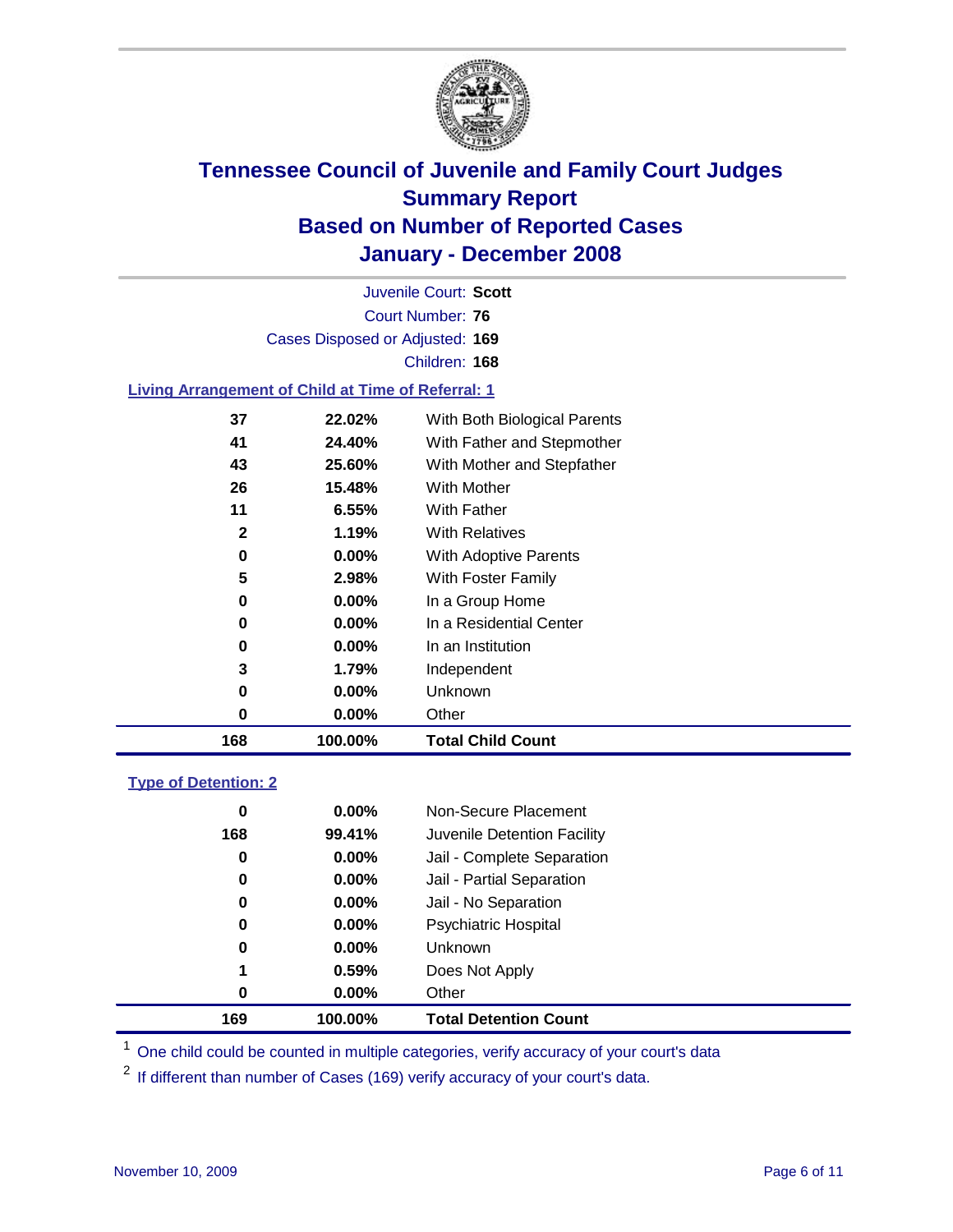

|                                                    | Juvenile Court: Scott           |                                      |  |  |  |
|----------------------------------------------------|---------------------------------|--------------------------------------|--|--|--|
|                                                    | Court Number: 76                |                                      |  |  |  |
|                                                    | Cases Disposed or Adjusted: 169 |                                      |  |  |  |
|                                                    |                                 | Children: 168                        |  |  |  |
| <b>Placement After Secure Detention Hearing: 1</b> |                                 |                                      |  |  |  |
| 167                                                | 98.82%                          | Returned to Prior Living Arrangement |  |  |  |
| 1                                                  | 0.59%                           | Juvenile Detention Facility          |  |  |  |
| $\bf{0}$                                           | 0.00%                           | Jail                                 |  |  |  |
| $\bf{0}$                                           | 0.00%                           | Shelter / Group Home                 |  |  |  |
| 1                                                  | 0.59%                           | <b>Foster Family Home</b>            |  |  |  |
| 0                                                  | 0.00%                           | Psychiatric Hospital                 |  |  |  |
| 0                                                  | 0.00%                           | Unknown                              |  |  |  |
| 0                                                  | 0.00%                           | Does Not Apply                       |  |  |  |
| 0                                                  | 0.00%                           | Other                                |  |  |  |
| 169                                                | 100.00%                         | <b>Total Placement Count</b>         |  |  |  |
| <b>Intake Actions: 2</b>                           |                                 |                                      |  |  |  |
|                                                    |                                 |                                      |  |  |  |
| 169                                                | 100.00%                         | <b>Petition Filed</b>                |  |  |  |
| 0                                                  | 0.00%                           | <b>Motion Filed</b>                  |  |  |  |
| 0                                                  | 0.00%                           | <b>Citation Processed</b>            |  |  |  |
| 0.00%<br>0                                         |                                 | Notification of Paternity Processed  |  |  |  |
| 0.00%<br>$\bf{0}$<br>0.00%<br>0                    |                                 | Scheduling of Judicial Review        |  |  |  |
|                                                    |                                 | Scheduling of Administrative Review  |  |  |  |
| 0                                                  | 0.00%                           | Scheduling of Foster Care Review     |  |  |  |
| 0                                                  | 0.00%                           | Unknown                              |  |  |  |
| 0                                                  | 0.00%                           | Does Not Apply                       |  |  |  |
| 0                                                  | 0.00%                           | Other                                |  |  |  |
| 169                                                | 100.00%                         | <b>Total Intake Count</b>            |  |  |  |

<sup>1</sup> If different than number of Cases (169) verify accuracy of your court's data.

<sup>2</sup> If different than number of Referral Reasons (169), verify accuracy of your court's data.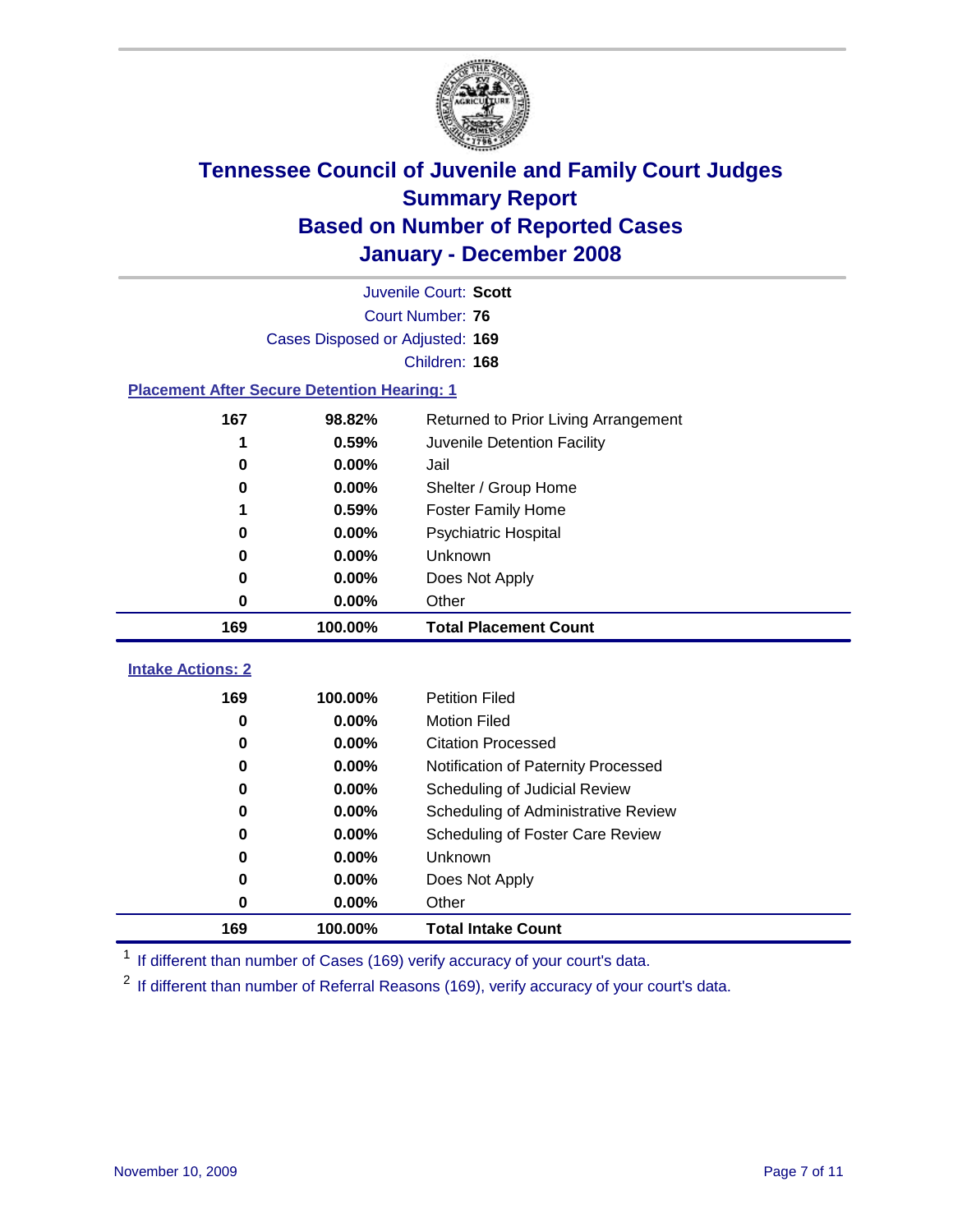

Court Number: **76** Juvenile Court: **Scott** Cases Disposed or Adjusted: **169** Children: **168**

#### **Last Grade Completed by Child: 1**

| 0<br>0       | 0.00%<br>0.00% | Too Young for School<br>Preschool |
|--------------|----------------|-----------------------------------|
|              |                |                                   |
| 0            | 0.00%          | Kindergarten                      |
| 1            | 0.60%          | 1st Grade                         |
| 1            | 0.60%          | 2nd Grade                         |
| $\mathbf{2}$ | 1.19%          | 3rd Grade                         |
| 4            | 2.38%          | 4th Grade                         |
| 3            | 1.79%          | 5th Grade                         |
| 4            | 2.38%          | 6th Grade                         |
| 15           | 8.93%          | 7th Grade                         |
| 47           | 27.98%         | 8th Grade                         |
| 27           | 16.07%         | 9th Grade                         |
| 34           | 20.24%         | 10th Grade                        |
| 28           | 16.67%         | 11th Grade                        |
| $\mathbf 2$  | 1.19%          | 12th Grade                        |
| 0            | 0.00%          | Non-Graded Special Ed             |
| 0            | 0.00%          | <b>GED</b>                        |
| 0            | 0.00%          | Graduated                         |
| 0            | 0.00%          | Never Attended School             |
| 0            | 0.00%          | Unknown                           |
| 0            | 0.00%          | Other                             |
| 168          | 100.00%        | <b>Total Child Count</b>          |

### **Enrolled in Special Education: 1**

| 168 | 0<br>100.00% | $0.00\%$<br>Unknown<br><b>Total Child Count</b> |  |
|-----|--------------|-------------------------------------------------|--|
| 166 | 98.81%       | No                                              |  |
|     | $\mathbf{2}$ | 1.19%<br>Yes                                    |  |

One child could be counted in multiple categories, verify accuracy of your court's data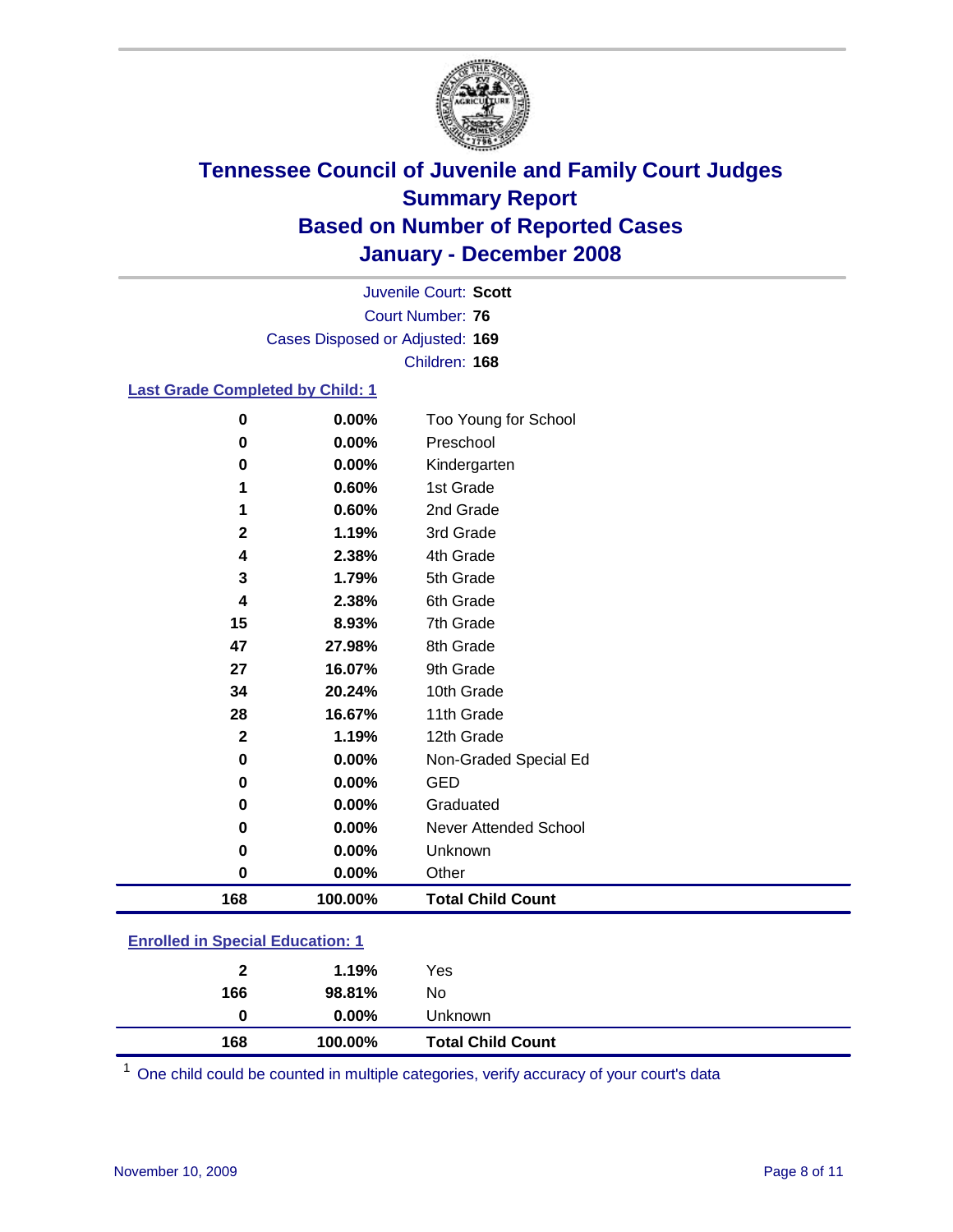

|                              |                                 | Juvenile Court: Scott     |
|------------------------------|---------------------------------|---------------------------|
|                              |                                 | Court Number: 76          |
|                              | Cases Disposed or Adjusted: 169 |                           |
|                              |                                 | Children: 168             |
| <b>Action Executed By: 1</b> |                                 |                           |
| 169                          | 100.00%                         | Judge                     |
| 0                            | $0.00\%$                        | Referee                   |
| 0                            | $0.00\%$                        | <b>YSO</b>                |
| 0                            | $0.00\%$                        | Other                     |
| 0                            | $0.00\%$                        | Unknown                   |
| 169                          | 100.00%                         | <b>Total Action Count</b> |

### **Formal / Informal Actions: 1**

| 169 | 100.00%  | Dismissed                                        |
|-----|----------|--------------------------------------------------|
| 0   | $0.00\%$ | Retired / Nolle Prosequi                         |
| 0   | $0.00\%$ | <b>Complaint Substantiated Delinquent</b>        |
| 0   | $0.00\%$ | <b>Complaint Substantiated Status Offender</b>   |
| 0   | $0.00\%$ | <b>Complaint Substantiated Dependent/Neglect</b> |
| 0   | $0.00\%$ | <b>Complaint Substantiated Abused</b>            |
| 0   | $0.00\%$ | <b>Complaint Substantiated Mentally III</b>      |
| 0   | $0.00\%$ | Informal Adjustment                              |
| 0   | $0.00\%$ | <b>Pretrial Diversion</b>                        |
| 0   | $0.00\%$ | <b>Transfer to Adult Court Hearing</b>           |
| 0   | $0.00\%$ | Charges Cleared by Transfer to Adult Court       |
| 0   | $0.00\%$ | Special Proceeding                               |
| 0   | $0.00\%$ | <b>Review Concluded</b>                          |
| 0   | $0.00\%$ | Case Held Open                                   |
| 0   | $0.00\%$ | Other                                            |
| 0   | $0.00\%$ | Unknown                                          |
| 169 | 100.00%  | <b>Total Action Count</b>                        |

<sup>1</sup> If different than number of Referral Reasons (169), verify accuracy of your court's data.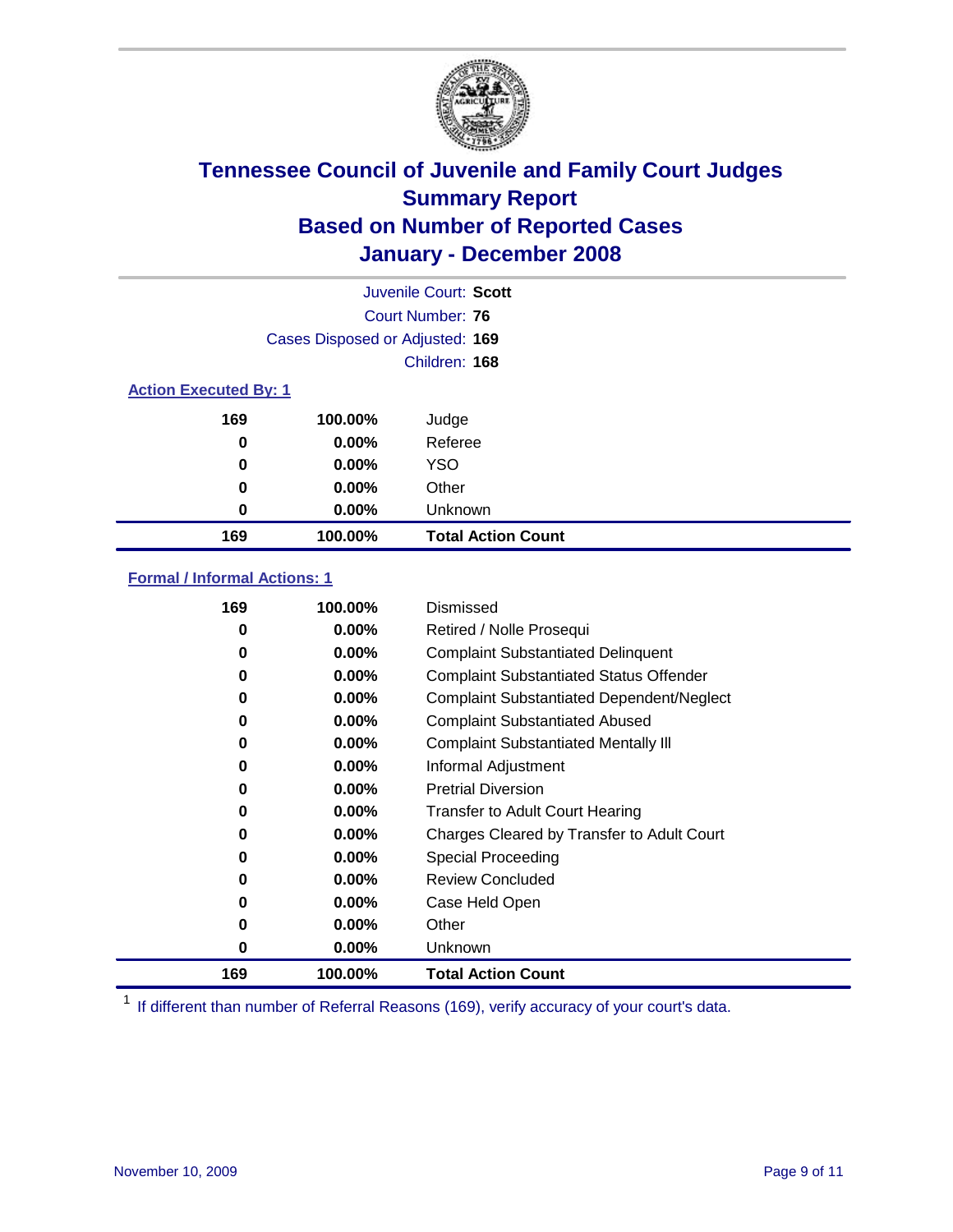

|                       |                                 | Juvenile Court: Scott                                 |
|-----------------------|---------------------------------|-------------------------------------------------------|
|                       |                                 | Court Number: 76                                      |
|                       | Cases Disposed or Adjusted: 169 |                                                       |
|                       |                                 | Children: 168                                         |
| <b>Case Outcomes:</b> |                                 | There can be multiple outcomes for one child or case. |
| 3                     | 0.59%                           | <b>Case Dismissed</b>                                 |
| 0                     | 0.00%                           | Case Retired or Nolle Prosequi                        |
| 0                     | 0.00%                           | Warned / Counseled                                    |
| 161                   | 31.45%                          | <b>Held Open For Review</b>                           |
| 52                    | 10.16%                          | Supervision / Probation to Juvenile Court             |
| 0                     | 0.00%                           | <b>Probation to Parents</b>                           |
| 1                     | 0.20%                           | Referral to Another Entity for Supervision / Service  |
| 1                     | 0.20%                           | Referred for Mental Health Counseling                 |
| 16                    | 3.13%                           | Referred for Alcohol and Drug Counseling              |
| 42                    | 8.20%                           | <b>Referred to Alternative School</b>                 |
| 1                     | 0.20%                           | Referred to Private Child Agency                      |
| 7                     | 1.37%                           | Referred to Defensive Driving School                  |
| 0                     | 0.00%                           | Referred to Alcohol Safety School                     |
| 18                    | 3.52%                           | Referred to Juvenile Court Education-Based Program    |
| 0                     | 0.00%                           | Driver's License Held Informally                      |
| 0                     | 0.00%                           | <b>Voluntary Placement with DMHMR</b>                 |
| 0                     | 0.00%                           | <b>Private Mental Health Placement</b>                |
| 0                     | 0.00%                           | <b>Private MR Placement</b>                           |
| 0                     | 0.00%                           | Placement with City/County Agency/Facility            |
| 0                     | 0.00%                           | Placement with Relative / Other Individual            |
| 40                    | 7.81%                           | Fine                                                  |
| 168                   | 32.81%                          | <b>Public Service</b>                                 |
| 0                     | 0.00%                           | Restitution                                           |
| 0                     | 0.00%                           | <b>Runaway Returned</b>                               |
| 0                     | 0.00%                           | No Contact Order                                      |
| 0                     | $0.00\%$                        | Injunction Other than No Contact Order                |
| 0                     | 0.00%                           | <b>House Arrest</b>                                   |
| 0                     | 0.00%                           | <b>Court Defined Curfew</b>                           |
| 0                     | 0.00%                           | Dismissed from Informal Adjustment                    |
| 0                     | 0.00%                           | <b>Dismissed from Pretrial Diversion</b>              |
| 0                     | 0.00%                           | <b>Released from Probation</b>                        |
| 0                     | 0.00%                           | <b>Transferred to Adult Court</b>                     |
| 0                     | $0.00\%$                        | <b>DMHMR Involuntary Commitment</b>                   |